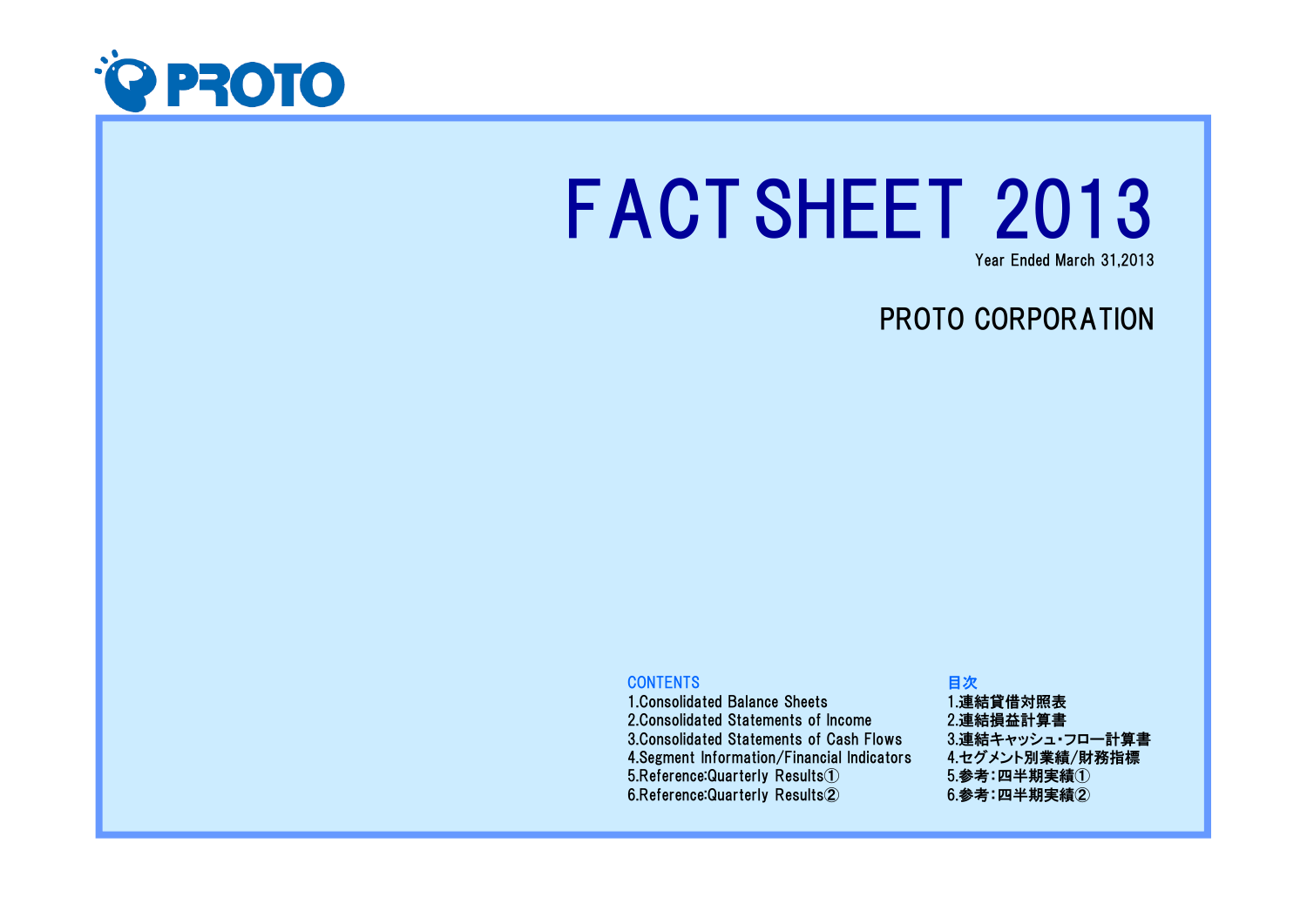### **Consolidated Balance Sheets**

#### 連結貸借対照表As of March 31 / 3月31日現在

|                                                                                                                                                                         |                      | 2004.3   | 2005.3    | 2006.3         | 2007.3                   | 2008.3                   | 2009.3                   | 2010.3                   | 2011.3                   | 2012.3                   | 2013.3                   |
|-------------------------------------------------------------------------------------------------------------------------------------------------------------------------|----------------------|----------|-----------|----------------|--------------------------|--------------------------|--------------------------|--------------------------|--------------------------|--------------------------|--------------------------|
|                                                                                                                                                                         |                      |          |           |                |                          |                          |                          |                          |                          |                          | ¥Millions/百万円            |
| <b>ASSETS</b>                                                                                                                                                           | 資産の部                 |          |           |                |                          |                          |                          |                          |                          |                          |                          |
| Current assets:                                                                                                                                                         |                      | 7,558    | 7.126     | 8.499          | 10.858                   | 12.295                   | 12.038                   | 14.184                   | 16.061                   | 15.855                   | 20.686                   |
| Cash and cash deposits                                                                                                                                                  | 現金及び預金               | 4,390    | 4,192     | 5,597          | 7,722                    | 9,135                    | 9,257                    | 11,275                   | 12,748                   | 11,734                   | 14,950                   |
| Trade notes and accounts receivable                                                                                                                                     | 受取手形及び売掛金            | 2,942    | 2,651     | 2,580          | 2,713                    | 2,739                    | 2,395                    | 2,456                    | 2,654                    | 3,078                    | 3,754                    |
| Inventories                                                                                                                                                             | たな卸資産                | 46       | 90        | 128            | 74                       | 44                       | 69                       | 76                       | 91                       | 194                      | 688                      |
| Deferred tax assets                                                                                                                                                     | 繰延税金資産               | 82       | 55        | 73             | 105                      | 96                       | 141                      | 162                      | 217                      | 218                      | 162                      |
| Other current assets                                                                                                                                                    | その他                  | 98       | 139       | 122            | 245                      | 282                      | 175                      | 216                      | 353                      | 644                      | 1,151                    |
| Allowance for doubtful accounts                                                                                                                                         | 貸倒引当金                | (1)      | (1)       | (2)            | (3)                      | (3)                      | (1)                      | (2)                      | (3)                      | (14)                     | (21)                     |
| <b>Fixed assets:</b>                                                                                                                                                    | 計定資産:                | 8.145    | 7.982     | 7,719          | 7.065                    | 6,728                    | 9,570                    | 10,038                   | 10.102                   | 12.729                   | 14.155                   |
| Property, plant and equipment:                                                                                                                                          | 有形固定資産:              | 5.156    | 5,081     | 4,280          | 4,221                    | 4,212                    | 7,318                    | 7,134                    | 7.086                    | 7,204                    | 7.481                    |
| <b>Buildings and structures</b>                                                                                                                                         | 建物及び構築物              | 2,425    | 2,323     | 1,942          | 1,881                    | 1,782                    | 3,341                    | 3,160                    | 2,966                    | 2,999                    | 2,905                    |
| Land                                                                                                                                                                    | 土地                   | 2,592    | 2.612     | 2,174          | 2,174                    | 2,174                    | 3,900                    | 3,900                    | 3.998                    | 4,021                    | 4.076                    |
| Other fixed assets                                                                                                                                                      | その他                  | 137      | 144       | 163            | 165                      | 255                      | 77                       | 73                       | 120                      | 184                      | 499                      |
| Intangible fixed assets                                                                                                                                                 | 無形固定資産               | 523      | 531       | 521            | 346                      | 262                      | 293                      | 870                      | 1,109                    | 3.643                    | 4,954                    |
| Investments and other assets:                                                                                                                                           | 投資その他の資産:            | 2,465    | 2,369     | 2,917          | 2,497                    | 2,253                    | 1,958                    | 2,034                    | 1,906                    | 1,881                    | 1,718                    |
| Investment securities                                                                                                                                                   | 投資有価証券               | 255      | 859       | 1,443          | 820                      | 588                      | 438                      | 555                      | 499                      | 623                      | 317                      |
| Deferred tax assets                                                                                                                                                     | 繰延税金資産               | 91       | 41        | 25             | 421                      | 383                      | 493                      | 508                      | 599                      | 435                      | 404                      |
| Other investments                                                                                                                                                       | その他                  | 2,173    | 1,495     | 1,474          | 1,283                    | 1,307                    | 1,055                    | 1,061                    | 900                      | 882                      | 1,064                    |
| Allowance for doubtful accounts                                                                                                                                         | 貸倒引当金                | (55)     | (26)      | (26)           | (28)                     | (26)                     | (29)                     | (92)                     | (93)                     | (60)                     | (67)                     |
| <b>Total assets</b>                                                                                                                                                     | 資産合計                 | 15.704   | 15.109    | 16,218         | 17.924                   | 19.023                   | 21.608                   | 24.223                   | 26.163                   | 28.585                   | 34.841                   |
| <b>LIABILITIES</b>                                                                                                                                                      | 負債の部                 |          |           |                |                          |                          |                          |                          |                          |                          |                          |
| <b>Current liabilities:</b>                                                                                                                                             | 流動自信                 | 6,218    | 5.257     | 5.506          | 6.058                    | 5.995                    | 6.167                    | 5,862                    | 5.639                    | 5.573                    | 8.578                    |
| Trade notes and accounts payable                                                                                                                                        | 支払手形及び買掛金            | 2,312    | 2,003     | 1,952          | 1,872                    | 1,744                    | 727                      | 755                      | 776                      | 896                      | 941                      |
| Current portion of long-term loans payable                                                                                                                              | 一年内返済長期借入金           | 139      | 53        | 41             |                          |                          |                          | 59                       | 82                       | 48                       | 1,717                    |
| Accrued expenses                                                                                                                                                        | 未払費用                 | 662      | 769       | 794            | 871                      | 906                      | 1,239                    | 1,151                    | 1,251                    | 1,457                    | 1,738                    |
| Accrued income taxes                                                                                                                                                    | 未払法人税等               | 677      | 374       | 642            | 1.098                    | 980                      | 1.245                    | 1.466                    | 1.333                    | 991                      | 368                      |
| Advances received                                                                                                                                                       | 前受金                  | 1,786    | 1,778     | 1,735          | 1,848                    | 1,987                    | 2,121                    | 1,902                    | 1,741                    | 1,656                    | 1,568                    |
| Other current liabilities                                                                                                                                               | その他                  | 639      | 276       | 339            | 367                      | 377                      | 833                      | 527                      | 453                      | 522                      | 2,243                    |
| Long-term liabilities                                                                                                                                                   | 定負債                  | 1,155    | 698       | 681            | 560                      | 593                      | 576                      | 659                      | 489                      | 441                      | 2,514                    |
| Long-term loans payable                                                                                                                                                 | 長期借入金                | 238      | 44        | 30             | 6                        | $\overline{\phantom{m}}$ | $\overline{\phantom{m}}$ | 101                      | 53                       | $\overline{5}$           | 1.764                    |
| Liability for employees' retirement benefits                                                                                                                            | 退職給付引当金              | 57       | 22        | 28             | 23                       | 27                       | $\overline{\phantom{a}}$ | $\mathbf{0}$             | $\mathbf{0}$             |                          |                          |
| Liability for directors' and corporate auditors' retirement benefits                                                                                                    | 役員退職慰労引当金            | 192      | 212       | 221            | 183                      | 191                      | 194                      | 212                      | 232                      | 246                      | 264                      |
| Other long-term liabilities                                                                                                                                             | その他                  | 666      | 419       | 401            | 346                      | 374                      | 381                      | 344                      | 202                      | 189                      | 484                      |
| <b>Total liabilities</b>                                                                                                                                                | 負債合計                 | 7,373    | 5.955     | 6.187          | 6.618                    | 6.589                    | 6.743                    | 6,522                    | 6.129                    | 6.015                    | 11.092                   |
| <b>MINORITY INTERESTS</b>                                                                                                                                               | 少数株主持分               | 93       | 131       | 441            | $\overline{\phantom{m}}$ | $\overline{\phantom{m}}$ | $\overline{\phantom{m}}$ | $\overline{\phantom{0}}$ | $\overline{\phantom{0}}$ | $\overline{\phantom{a}}$ | $\overline{\phantom{0}}$ |
| NET ASSETS(EQUITY)                                                                                                                                                      | 純資産(資本)の部            | 8.218    | 8.932     | 9.325          | 10.849                   |                          |                          | 17.620                   |                          |                          |                          |
| Shareholders' Equity:                                                                                                                                                   | 株主資本:                | 1,824    |           |                |                          | 12,265                   | 14,823                   |                          | 20,059                   | 22,497<br>1,824          | 23,455                   |
| <b>Common stock</b>                                                                                                                                                     | 資本金                  | 2,011    | 1.824     | 1.824          | 1,824                    | 1,824                    | 1,824                    | 1,824                    | 1,824                    |                          | 1,824                    |
| Additional paid-in capital                                                                                                                                              | 資本剰余金                |          | 2,011     | 2,011          | 2,011                    | 2,011                    | 2,011                    | 2,011                    | 2,011                    | 2,011                    | 2,011                    |
| <b>Retained earnings</b>                                                                                                                                                | 利益剰余金                | 4,386    | 5.101     | 5.493          | 7.020                    | 8.439                    | 10.999                   | 13.796                   | 16,236                   | 18.675                   | 20,128                   |
| <b>Treasury stock</b>                                                                                                                                                   | 自己株式                 | (4)      | (4)<br>88 | (4)            | (7)                      | (10)                     | (11)                     | (12)                     | (13)                     | (13)                     | (509)                    |
| Other accumulated comprehensive incomes:                                                                                                                                | その他の包括利益累計額:         | 18<br>18 | 90        | 263            | 56                       | 39                       | (37)                     | (9)                      | (24)                     | 71                       | 293                      |
| Net unrealized gain on available-for-sale securities                                                                                                                    | その他有価証券評価差額金         |          |           | 261            | 28                       | 6                        | (27)                     | (5)                      | (12)                     | 74                       | 70                       |
| Foreign currency translation adjustments                                                                                                                                | 為替換算調整勘定             |          | (1)       | $\overline{1}$ | 28<br>399                | 32                       | (10)                     | (3)<br>89                | (12)                     | (2)                      | 223                      |
| <b>Minority interests</b>                                                                                                                                               | 少数株主持分               |          |           |                | 11.305                   | 129<br>12.434            | 78<br>14.865             | 17.700                   |                          |                          |                          |
| Total net assets (Total equity)                                                                                                                                         | 純資産(資本)合計            | 8.237    | 9.021     | 9,589          |                          |                          |                          | 24.223                   | 20.034                   | 22.569                   | 23.748                   |
| Total liabilities, minoritvinterests, and net assats (equity)<br>lates: From the flood year anded March 21, 2011, Drote Croy<br>the "Accounting Otondord for indication | 負債、少数株主持分及び純資産(資本)合計 | 15.704   | 15.109    | 16.218         | 17.924                   | 19.023                   | 21.608                   |                          | 26.163                   | 28.585                   | 34.841                   |

Notes: From the fiscal year ended March 31, 2011, Proto Group began applying the "Accounting Standard for indication of comprehensive income".

注記:2011年3月期より「包括利益の表示に関する会計基準」を適用しております。

Notes: Account summaries in the financial statements have not been audited.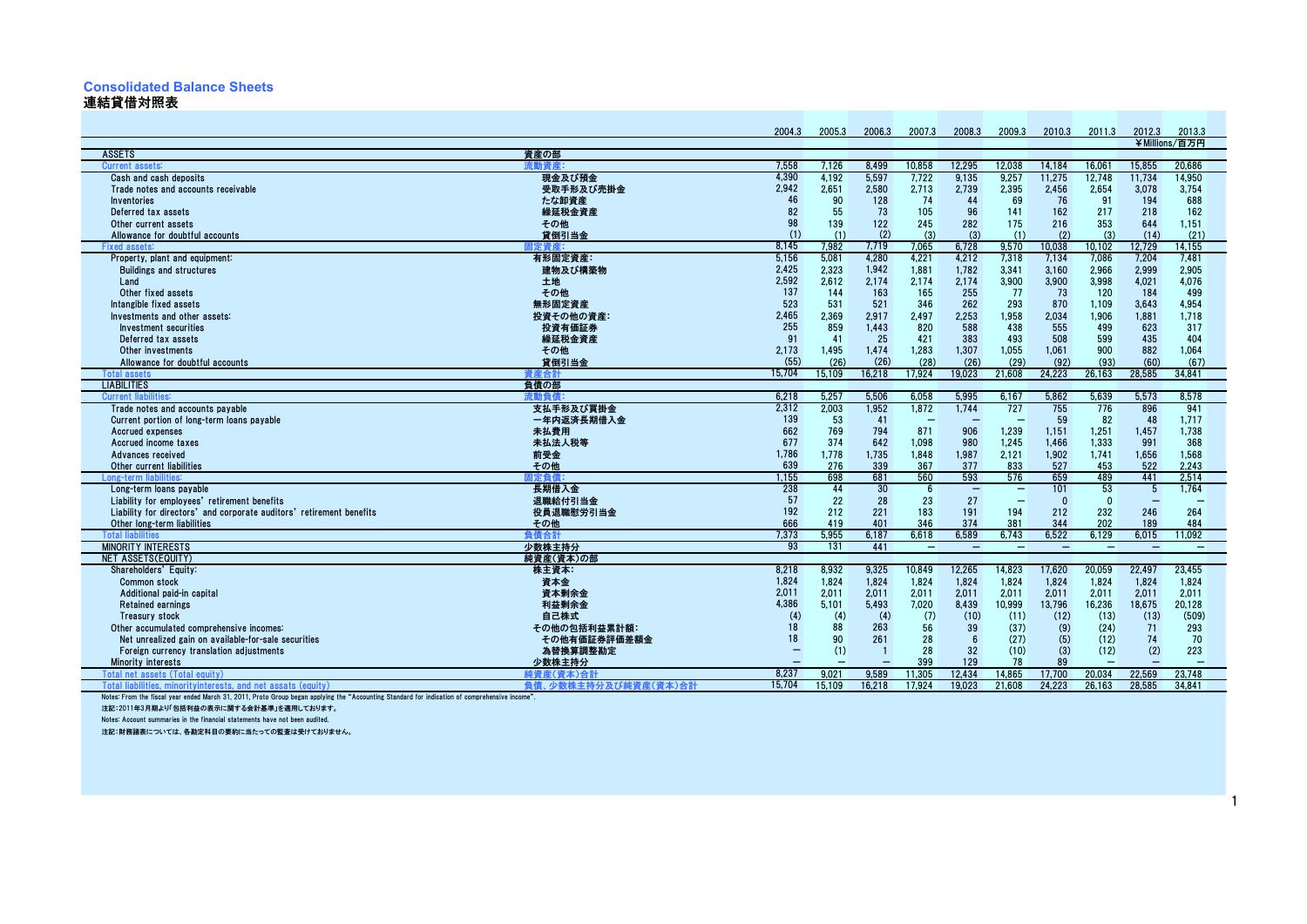#### **Consolidated Statements of Income**連結損益計算書As of March 31 / 3月31日現在

|                                                                            |              | 2004.3 | 2005.3 | 2006.3 | 2007.3 | 2008.3 | 2009.3 | 2010.3 | 2011.3 | 2012.3 | 2013.3        |
|----------------------------------------------------------------------------|--------------|--------|--------|--------|--------|--------|--------|--------|--------|--------|---------------|
|                                                                            |              |        |        |        |        |        |        |        |        |        | ¥Millions/百万円 |
| Net sales                                                                  | 売上高          | 20.781 | 19.778 | 19,952 | 21.238 | 22,893 | 23.657 | 25.682 | 28.779 | 30.582 | 38.287        |
| Cost of sales                                                              | 売上原価         | 10.435 | 9,826  | 9,704  | 9,580  | 9,973  | 9,064  | 10.273 | 11,712 | 13.283 | 20,636        |
| <b>Gross profit</b>                                                        | 売上総利益        | 10,346 | 9,952  | 10,247 | 11,658 | 12,920 | 14,592 | 15,409 | 17,067 | 17,298 | 17,650        |
| Selling, general and administrative expenses:                              | 販売費及び一般管理費:  | 8.363  | 8.227  | 8,237  | 8.669  | 9,149  | 9,208  | 9,310  | 10,955 | 11,451 | 13,440        |
| Personal expenses                                                          | 人件費          | 3,685  | 3.682  | 4,020  | 4,116  | 4,291  | 4,469  | 4,920  | 5,414  | 5,475  | 5,957         |
| Advertising and promotion expenses                                         | 広告宣伝費及び販売促進費 | 1,977  | 1,716  | 1,420  | 1,740  | 2,070  | 2,043  | 1,659  | 2,152  | 2,505  | 3,266         |
| Others                                                                     | その他          | 2.701  | 2,828  | 2,796  | 2,812  | 2,788  | 2,695  | 2,730  | 3,388  | 3,469  | 4,216         |
| <b>Operating income</b>                                                    | 営業利益         | 1,982  | 1,725  | 2,010  | 2,988  | 3,771  | 5,384  | 6,098  | 6.111  | 5,846  | 4,209         |
| Non-operating income:                                                      | 営業外収益:       | 44     | 49     | 48     | 176    | 95     | 95     | 89     | 283    | 185    | 228           |
| Interest income                                                            | 受取利息         |        |        |        |        |        |        | 13     | 15     | 20     | 18            |
| Dividend income                                                            | 受取配当金        |        |        |        |        |        | 14     |        | 5      |        |               |
| Others                                                                     | その他          | 39     |        | 36     | 158    | 74     | 69     | 70     | 262    | 157    | 200           |
| Non-operating expenses:                                                    | 営業外費用:       | 100    | 59     | 71     | 28     | 29     | 79     | 22     | 18     | 29     | 66            |
| Interest expenses                                                          | 支払利息         | 10     |        |        |        |        |        |        |        |        | 20            |
| Others                                                                     | その他          | 89     | 51     | 70     | 27     | 29     | 79     | 20     | 12     | 27     | 46            |
| <b>Ordinary income</b>                                                     | 経常利益         | 1.927  | 1.715  | 1.987  | 3.136  | 3.837  | 5.400  | 6.165  | 6.375  | 6.002  | 4.371         |
| Extraordinary gains:                                                       | 特別利益:        | 14     | 211    | 300    | 387    | 91     | 64     |        |        |        |               |
| Gain on sales of property, plant and equipment                             | 固定資産売却益      |        |        | 19     |        |        |        |        |        |        |               |
| Gain on sales of investment securities                                     | 投資有価証券売却益    | 13     | 114    |        | 297    |        | 13     |        |        |        |               |
| Others                                                                     | その他          |        | 95     | 281    | 85     | 90     | 50     |        | h      |        |               |
| Extraordinary losses:                                                      | 特別損失:        | 174    | 149    | 788    | 491    | 264    | 328    | 173    | 727    | 344    | 430           |
| Loss on sales and disposals of property, plant and equipment               | 固定資産除却及び売却損  |        | 33     | 63     | 29     | 68     | 54     | 35     | 47     |        | 10            |
| Loss on devaluation of investment securities                               | 投資有価証券評価損    |        | 12     | 32     | 408    | 186    | 152    | 77     |        |        |               |
| One-time Amortization of goodwill                                          | のれん一時償却額     |        |        |        |        |        |        |        | 242    | 80     |               |
| Others                                                                     | その他          | 162    | 103    | 692    | 53     |        | 121    | 60     | 438    | 250    | 415           |
| Income before income taxes and minority interests                          | 税金等調整前当期純利益  | 1.767  | .778   | 1.499  | 3,032  | 3,664  | 5.135  | 5,998  | 5.654  | 5.666  | 3,944         |
| Current                                                                    | 法人税、住民税及び事業税 | 928    | 801    | 1,028  | 1,586  | 1,753  | 2,131  | 2,495  | 2,575  | 2,272  | 1,544         |
| Deferred                                                                   | 法人税等調整額      | (49)   | 32     | (119)  | (268)  | 62     | (133)  | (38)   | (122)  | 118    | 109           |
| Minority interests (losses)                                                | 少数株主利益(損失)   | 20     |        | (7)    | (51)   | 10     | (49)   |        |        |        |               |
| Net incom                                                                  | 当期純利益        | 867    | 917    | 598    | 1.766  | 1.838  | 3.187  | 3.529  | 3.197  | 3.275  | 2.290         |
| Notes: Account summaries in the financial statements have not been audited |              |        |        |        |        |        |        |        |        |        |               |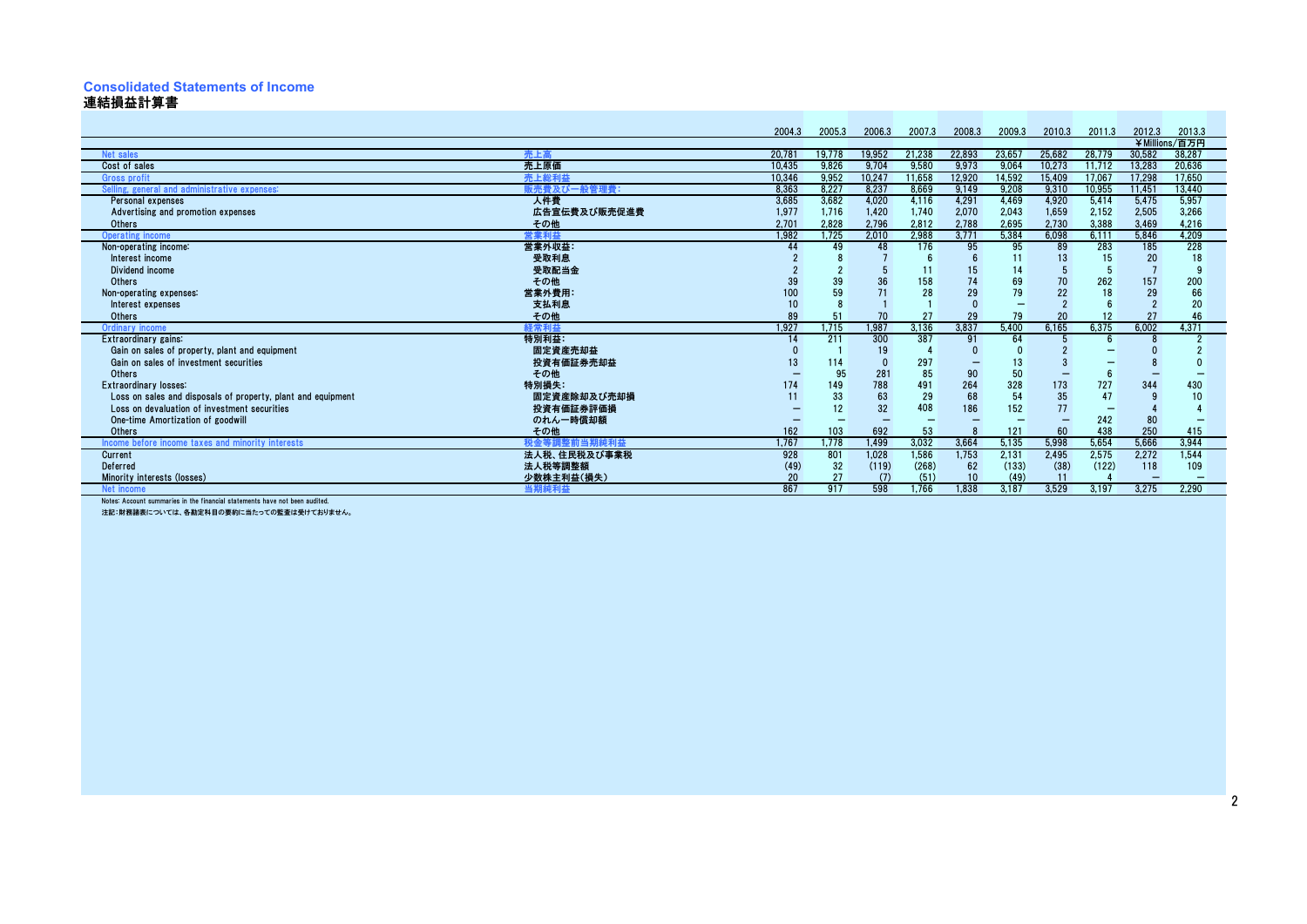#### **Consolidated Statements of Cash Flows**

連結キャッシュ・フロー計算書 As of March 31 / 3月31日現在

|                                                                                                     |                              | 2004.3                   | 2005.3                   | 2006.3                   | 2007.3                   | 2008.3                   | 2009.3                   | 2010.3                   | 2011.3                   | 2012.3                   | 2013.3                   |
|-----------------------------------------------------------------------------------------------------|------------------------------|--------------------------|--------------------------|--------------------------|--------------------------|--------------------------|--------------------------|--------------------------|--------------------------|--------------------------|--------------------------|
|                                                                                                     |                              |                          |                          |                          |                          |                          |                          |                          |                          |                          | ¥Millions/百万円            |
| Operating activities:                                                                               | 営業活動によるキャッシュ・フロー:            |                          |                          |                          |                          |                          |                          |                          |                          |                          |                          |
| Income before income taxes                                                                          | 税金等調整前当期純利益                  | 1,767                    | 1.778                    | 1.499                    | 3.032                    | 3.664                    | 5.135                    | 5.998                    | 5.654                    | 5.666                    | 3.944                    |
| Depreciation and amortization                                                                       | 減価償却費                        | 263                      | 237                      | 217                      | 247                      | 230                      | 207                      | 299                      | 322                      | 288                      | 404                      |
| Impairment loss                                                                                     | 減損損失                         | ۰                        | $\overline{\phantom{0}}$ | 681                      | 26                       | $\overline{\phantom{0}}$ | 52                       | $\overline{\phantom{a}}$ | 367                      | 230                      | 345                      |
| Amortization of goodwill                                                                            | のれん償却額                       | 101                      | 112                      | 109                      | 124                      | 77                       | 36                       | 91                       | 422                      | 405                      | 546                      |
| One-time Amortization of goodwill                                                                   | のれん一時償却額                     |                          |                          | $\equiv$                 |                          | ۰                        |                          | $\equiv$                 | 242                      | 80                       |                          |
| Interest and dividend income                                                                        | 受取利息及び受取配当金                  | (5)                      | (10)                     | (12)                     | (18)                     | (21)                     | (25)                     | (18)                     | (21)                     | (27)                     | (27)                     |
| Interest expense                                                                                    | 支払利息                         | 10                       | -8                       | $\blacksquare$           |                          | $\Omega$                 |                          | $\overline{2}$           | 6                        | $\overline{2}$           | 20                       |
| Decrease (increase) in notes and accounts receivable                                                | 売上債権の増減額(増加)                 | 207                      | 291                      | 72                       | (248)                    | (50)                     | 470                      | 35                       | 232                      | (615)                    | (366)                    |
| Decrease (increase) in inventories                                                                  | たな卸資産の増減額(増加)                | 34                       | (32)                     | (38)                     | 45                       | 30                       | (27)                     | $\overline{1}$           | (7)                      | (103)                    | 232                      |
| Increase (decrease) in notes and accounts payable                                                   | 仕入債務の増減額(減少)                 | (287)                    | (308)                    | (60)                     | (80)                     | (127)                    | (1,020)                  | (62)                     | (113)                    | 90                       | 18                       |
| Others                                                                                              | その他                          | 470                      | (359)                    | (129)                    | 130                      | 386                      | 768                      | (71)                     | (522)                    | 127                      | (27)                     |
| Subtotal                                                                                            | 小計                           | 2,562                    | 1,717                    | 2,341                    | 3,261                    | 4,189                    | 5,596                    | 6,275                    | 6,582                    | 6,145                    | 5,090                    |
| Interest and dividends received                                                                     | 利息及び配当金の受取額                  | 5                        | -9                       | 12                       | 18                       | 21                       | 25                       | 18                       | 21                       | 26                       | 29                       |
| Interest paid                                                                                       | 利息の支払額                       | (11)                     | (8)                      | (1)                      | (1)                      | $\mathbf{0}$             |                          | (2)                      | (6)                      | (2)                      | (21)                     |
| Income taxes paid                                                                                   | 法人税等の支払額                     | (370)                    | (1, 104)                 | (750)                    | (1, 119)                 | (1,889)                  | (1, 871)                 | (2, 286)                 | (2,701)                  | (2,613)                  | (2, 181)                 |
| Others                                                                                              | その他                          |                          |                          |                          |                          |                          |                          |                          |                          |                          |                          |
| Net cash provided by (used in) operating activities                                                 | 営業活動によるキャッシュ・フロー             | 2,186                    | 614                      | 1,602                    | 2,158                    | 2,321                    | 3,750                    | 4,005                    | 3,896                    | 3.556                    | 2.917                    |
| <b>Investing activiti</b>                                                                           | 投資活動によるキャッシュ・フロー:            |                          |                          |                          |                          |                          |                          |                          |                          |                          |                          |
| Net decrease (increase) of time deposits                                                            | 定期預金の純増減額(増加)                | (600)                    | $\overline{\phantom{a}}$ | $\equiv$                 | 31                       | $\overline{2}$           | 300                      | 79                       | (210)                    | 60                       | (78)                     |
| Purchase of property, plant and equipment                                                           | 有形固定資産の取得による支出               | (118)                    | (139)                    | (113)                    | (137)                    | (194)                    | (2.852)                  | (535)                    | (438)                    | (359)                    | (690)                    |
| Proceeds from sales of property, plant and equipment                                                | 有形固定資産の売却による収入               | $\overline{2}$           | 35                       | 46                       | -9                       | 5                        | $\Omega$                 | -5                       |                          | $\Omega$                 | -3                       |
| Purchase of intangible fixed assets                                                                 | 無形固定資産の取得による支出               | (83)                     | (113)                    | (81)                     | (65)                     | (103)                    | (78)                     | (69)                     | (58)                     | (356)                    | (1.120)                  |
| Purchase of investment securities                                                                   | 投資有価証券の取得による支出               | (10)                     | $\overline{\phantom{a}}$ | (438)                    | (406)                    | (85)                     | (175)                    | (300)                    |                          |                          |                          |
| Proceeds from sales of investment securities                                                        | 投資有価証券の売却による収入               | 102                      | 120                      | $\mathbf{0}$             | 402                      | $\qquad \qquad -$        | 32                       | 90                       |                          | 14                       | $\Omega$                 |
| Purchase of equity in affiliated companies                                                          | 関係会社株式の取得による支出               | $\overline{\phantom{a}}$ | $\overline{\phantom{0}}$ | $\overline{\phantom{m}}$ |                          | $\overline{\phantom{m}}$ | ۳                        | $\qquad \qquad -$        |                          |                          |                          |
| Investments in affiliated companies                                                                 | 関係会社への出資による支出                |                          |                          | $\overline{\phantom{0}}$ |                          |                          |                          | $\qquad \qquad$          |                          |                          |                          |
| Purchase of investments in subsidiaries resulting in change in scope of consolidation               | 連結の範囲の変更を伴う子会社株式の取得による支出     | ۰                        | (116)                    | (11)                     |                          |                          | $\overline{\phantom{0}}$ | (258)                    | (621)                    | (2.842)                  |                          |
| Proceeds from purchase of investments in subsidiaries resulting in change in scope of consolidation | 連結の範囲の変更を伴う子会社株式の取得による収入     | $\overline{\phantom{0}}$ |                          | $\overline{2}$           |                          |                          |                          | ۳                        |                          |                          |                          |
| Payments for sales of investments in subsidiaries resulting in change in scope of consolidation     | 連結の範囲の変更を伴う子会社株式の売却による支出     | $\overline{\phantom{0}}$ |                          | $-$                      |                          | $\overline{\phantom{a}}$ | (2)                      | $\equiv$                 |                          |                          |                          |
| Proceeds from sales of investments in subsidiaries resulting in change in scope of consolidation    | 連結の範囲の変更を伴う子会社株式の売却による収入     | $\qquad \qquad -$        | $\overline{\phantom{0}}$ | $\overline{\phantom{0}}$ | $\overline{\phantom{m}}$ | $\overline{\phantom{m}}$ | $\qquad \qquad -$        | $\qquad \qquad -$        | (73)                     | $\overline{\phantom{0}}$ |                          |
| Others                                                                                              | その他                          | (122)                    | 99                       | 83                       | 435                      | (99)                     | (173)                    | (154)                    | (224)                    | (122)                    | 682                      |
| Net cash provided by (used in) investing activities                                                 | 投資活動によるキャッシュ・フロー             | (829)                    | (113)                    | (512)                    | 269                      | (474)                    | (2.949)                  | (1.141)                  | (1.625)                  | (3.606)                  | (1.203)                  |
| <b>Financing activities</b>                                                                         | 財務活動による                      |                          |                          |                          |                          |                          |                          |                          |                          |                          |                          |
| Increase (decrease) in short-term loans payable, net                                                | 短期借入金の純増減額(減少)               | $\overline{\phantom{0}}$ | $\overline{\phantom{0}}$ | $\overline{\phantom{a}}$ | (20)                     | $\overline{\phantom{0}}$ | 3                        | (7)                      | $\overline{\phantom{a}}$ | $\qquad \qquad -$        | (2)                      |
| Increase (decrease) in long-term loans payable, net                                                 | 長期借入金の純増減額(減少)               | (139)                    | (280)                    | (53)                     | (44)                     | $\qquad \qquad -$        | ۰                        | (32)                     | (236)                    | (82)                     | 2.601                    |
| <b>Redemption of bonds</b>                                                                          | 社債償還による支出                    |                          | (254)                    | $\qquad \qquad -$        |                          |                          |                          |                          |                          | $\overline{\phantom{m}}$ | (78)                     |
| Repurchase of treasury stock                                                                        | 自己株式の取得による支出                 |                          | $\overline{\phantom{0}}$ | $\mathbf{0}$             | (2)                      | (2)                      | (1)                      | (1)                      | $\Omega$                 | $\mathbf{0}$             | (495)                    |
| Proceeds from disposal of treasury stock                                                            | 自己株式の処分による収入                 |                          |                          | $\equiv$                 | ۰                        | $\qquad \qquad -$        | $\Omega$                 | $\mathbf{0}$             |                          | $\overline{\phantom{0}}$ | $\mathbf{0}$             |
| Proceeds from stock issuance to minority shareholders                                               | 少数株主からの払込みによる収入              |                          | 10                       | 546                      |                          |                          |                          |                          |                          |                          |                          |
| Cash dividends paid                                                                                 | 配当金の支払額                      | (173)                    | (173)                    | (174)                    | (217)                    | (417)                    | (627)                    | (732)                    | (759)                    | (824)                    | (836)                    |
| Cash dividends paid to minority shareholders                                                        | 少数株主への配当金の支払額                | ۰                        | $\overline{\phantom{0}}$ | (8)                      | (15)                     | (16)                     | $\overline{\phantom{a}}$ | $\qquad \qquad$          |                          |                          |                          |
| <b>Others</b>                                                                                       | その他                          |                          |                          | $\equiv$                 |                          |                          |                          | $\qquad \qquad -$        | $\overline{\phantom{0}}$ |                          |                          |
| Net cash provided by (used in) financing activities                                                 | 財務活動によるキャッシュ・フロー             | (312)                    | (698)                    | 309                      | (300)                    | (437)                    | (624)                    | (773)                    | (996)                    | (907)                    | 1.187                    |
| Foreign currency translation adjustments on cash and cash equivalents                               | 引等物に係る換算:                    | $\overline{\phantom{0}}$ | $\overline{\phantom{a}}$ |                          | -28                      | - 6                      | (54)                     | -8                       | (5)                      | $\overline{4}$           | 215                      |
| Net increase (decrease) in cash and cash equivalents                                                | 現金及び現金<br>#額(減少)<br> 等物の増    | 1,044                    | (197)                    | 1.403                    | 2.156                    | 1.415                    | 121                      | 2,100                    | 1,269                    | (952)                    | 3,116                    |
| Cash and cash equivalents, beginning of year                                                        | 現金及び現金<br>司等物の期首残高           | 3,163                    | 4.208                    | 4.010                    | 5.413                    | 7,569                    | 8.985                    | 9.107                    | 11.207                   | 12.476                   | 11.524                   |
| Cash and cash equivalents of eliminated consolidated subsidiaries, beginning of year                | 現金及び現金<br> 等物の減少額(連;<br>!除外) | $\qquad \qquad -$        | $\sim$                   | $\sim$                   | $\overline{\phantom{a}}$ | $\qquad \qquad -$        | $\overline{\phantom{m}}$ | $\overline{\phantom{a}}$ | $\overline{\phantom{a}}$ | $\overline{\phantom{a}}$ | $\overline{\phantom{a}}$ |
| Cash and cash equivalents of newly consolidated subsidiaries, beginning of year                     | 現金及び現金                       | Ξ                        | $\overline{\phantom{m}}$ | $\qquad \qquad -$        | $\qquad \qquad -$        | $\qquad \qquad -$        | ۰                        | $\qquad \qquad -$        | $\overline{\phantom{0}}$ | $\qquad \qquad =$        |                          |
| Cash and cash equivalents, end of year                                                              | 現金及び現金同等物の期末残る               | 4.208                    | 4.010                    | 5.413                    | 7.569                    | 8.985                    | 9.107                    | 11.207                   | 12.476                   | 11.524                   | 14.640                   |
| the thousand head and and                                                                           |                              |                          |                          |                          |                          |                          |                          |                          |                          |                          |                          |

Notes: Account summaries in the financial statements have not been audited.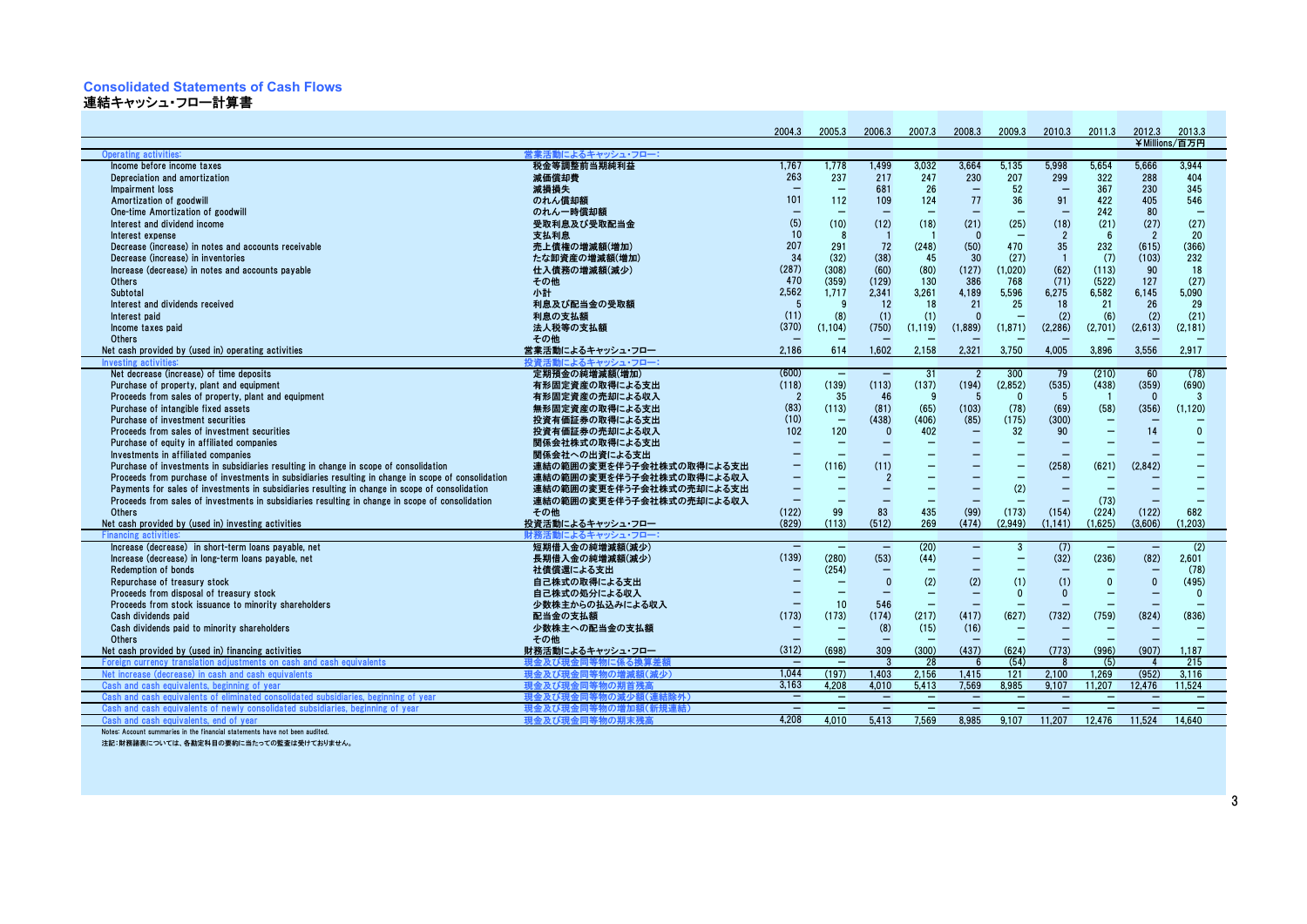## **Segment Information** セグメント別業績

| セグメント別業績                             |            |          |         |         |        |          |         |         |          |         |               |
|--------------------------------------|------------|----------|---------|---------|--------|----------|---------|---------|----------|---------|---------------|
|                                      |            |          |         |         |        |          |         |         |          |         |               |
|                                      |            | 2004.3   | 2005.3  | 2006.3  | 2007.3 | 2008.3   | 2009.3  | 2010.3  | 2011.3   | 2012.3  | 2013.3        |
|                                      |            |          |         |         |        |          |         |         |          |         | ¥ Million/百万円 |
| Net sales by business segment        | セグメント別売上高  |          |         |         |        |          |         |         |          |         |               |
| Automobile-related                   | 自動車関連情報    | 18,774   | 18,397  | 19,070  | 20,138 | 21,546   | 21,889  | 22,858  | 25,566   | 26,704  | 33,687        |
| Information Registration Fee         | 情報登録·掲載料   | 15,938   | 15,584  | 16,296  | 17,359 | 18,400   | 18,872  | 19,039  | 19,831   | 19,830  | 20,413        |
| Information Service Fee              | 情報提供料      | 2,835    | 2,812   | 2,774   | 2,778  | 3,145    | 3,017   | 3,818   | 5,735    | 6,873   | 13,273        |
| Lifestyle-related                    | 生活関連情報     | 1,749    | 1.053   | 580     | 675    | 882      | 1.345   | 2,286   | 2,616    | 3,470   | 3,837         |
| <b>Real Estate</b>                   | 不動産        | 176      | 177     | 174     | 160    | 174      | 194     | 205     | 181      | 166     | 163           |
| <b>Others</b>                        | その他        | 80       | 150     | 127     | 263    | 291      | 227     | 332     | 415      | 240     | 597           |
| Total                                | 合計         | 20,781   | 19.778  | 19,952  | 21,238 | 22,893   | 23,657  | 25,682  | 28,779   | 30,582  | 38,287        |
|                                      |            |          |         |         |        |          |         |         |          |         | ¥ Million/百万円 |
| Operating income by business segment | セグメント別営業利益 |          |         |         |        |          |         |         |          |         |               |
| Automobile-related                   | 自動車関連情報    | 4,856    | 3.980   | 4.127   | 5.036  | 5,573    | 7.034   | 7.590   | 7.281    | 7.272   | 5,916         |
| Lifestyle-related                    | 生活関連情報     | (1, 417) | (550)   | (155)   | (89)   | (24)     | 62      | 162     | 301      | 228     | 131           |
| <b>Real Estate</b>                   | 不動産        | 45       | 52      | 58      | 58     | 71       | 70      | 105     | 104      | 83      | 85            |
| <b>Others</b>                        | その他        | (27)     | (191)   | (269)   | (329)  | (123)    | (80)    | (35)    | (91)     | (149)   | (323)         |
| <b>Management Division</b>           | 管理部門       | (1, 473) | (1,565) | (1,749) | 1,687) | (1, 725) | (1,701) | (1,725) | (1, 484) | (1,589) | (1,599)       |
| Total                                | 合計         | 1,982    | 1.725   | 2,010   | 2,988  | 3,771    | 5,384   | 6,098   | 6,111    | 5,846   | 4,209         |
|                                      |            |          |         |         |        |          |         |         |          |         |               |

#### **Financial Indicators**

財務指標標<br>標

|                                                                                                                  | 2004.3                                          |      | 2005.3 | 2006.3 | 2007.3 | 2008.3 | 2009.3 | 2010.3 | 2011.3 | 2012.3        | 2013.3             |  |
|------------------------------------------------------------------------------------------------------------------|-------------------------------------------------|------|--------|--------|--------|--------|--------|--------|--------|---------------|--------------------|--|
|                                                                                                                  |                                                 |      |        |        |        |        |        |        |        |               |                    |  |
| Return on equity                                                                                                 | 自己資本利益率                                         | 11.0 | 10.6   | 6.4    | 17.2   | 15.8   | 23.5   | 21.8   | 17.0   | 15.4          | 9.9                |  |
| Return on assets                                                                                                 | 総資産利益率                                          | 12.8 | 11.1   | 12.7   | 18.4   | 20.8   | 26.6   | 26.9   | 25.3   | 21.9          | 13.8               |  |
| Return on sales                                                                                                  | 売上高利益率                                          | 4.2  | 4.6    | 3.0    | 8.3    | 8.0    | 13.5   | 13.7   | 11.1   | 10.7          | 6.0                |  |
| Operating income ratio                                                                                           | 売上高営業利益率                                        | 9.5  | 8.7    | 10.1   | 14.1   | 16.5   | 22.8   | 23.7   | 21.2   | 19.1          | 11.0               |  |
| Equity ratio                                                                                                     | 自己資本比率                                          | 52.4 | 59.7   | 59.1   | 60.8   | 64.7   | 68.4   | 72.7   | 76.6   | 79.0          | 68.2               |  |
| <b>Current ratio</b>                                                                                             | 121.6<br>流動比率                                   |      | 135.6  | 154.3  | 179.2  | 205.1  | 195.2  | 241.9  | 284.8  | 284.5         | 241.1              |  |
|                                                                                                                  |                                                 |      |        |        |        |        |        |        |        |               | $\sqrt[2]{7}$ 円. \ |  |
| Equity per share $(*)$                                                                                           | 1株当たり純資産(*)<br>392.26                           |      | 429.58 | 457.18 | 521.21 | 588.12 | 706.76 | 841.80 | 957.67 | 1.078.86      | 1.154.20           |  |
| Earnings per share (*)                                                                                           | 40.11<br>1株当たり当期純利益 (*)                         |      | 42.33  | 27.55  | 84.39  | 87.85  | 152.34 | 168.72 | 152.86 | 156.59        | 109.96             |  |
| Dividend per share                                                                                               | 20.00<br>1株当たり配当金                               |      | 20.00  | 20.00  | 30.00  | 50.00  | 70.00  | 70.00  | 75.00  | 85.00         | 56.25              |  |
| Total return ratio                                                                                               | 総還元性向                                           | 20.8 | 19.7   | 30.2   | 17.8   | 28.5   | 23.0   | 20.7   | 24.5   | 27.1          | 55.6               |  |
| Dividend ratio                                                                                                   | 配当性向                                            | 20.8 | 19.7   | 30.2   | 17.8   | 28.5   | 23.0   | 20.7   | 24.5   | 27.1          | 34.1               |  |
| Dividend on equity ratio                                                                                         | 自己資本配当率                                         | 2.2  | 2.0    | 1.9    | 2.8    | 4.5    | 5.4    | 4.5    | 4.2    | 4.2           | 3.4                |  |
|                                                                                                                  |                                                 |      |        |        |        |        |        |        |        | ¥ Million/百万円 |                    |  |
| Net sales per emplovee                                                                                           | 従業員1人当たり売上高                                     | 36.5 | 34.3   | 32.0   | 32.6   | 33.4   | 33.0   | 32.1   | 32.8   | 32.0          | 34.7               |  |
| Operating income per employee                                                                                    | 従業員1人当たり営業利益                                    | 3.4  | 3.0    | 3.2    | 4.5    | 5.5    | 7.5    | 7.6    | 6.9    | 6.1           | 3.8                |  |
| Net income per employee                                                                                          | 従業員1人当たり当期純利益                                   | 1.5  | 1.5    | 0.9    | 2.7    | 2.6    | 4.4    | 4.4    | 3.6    | 3.4           | 2.1                |  |
| Number of employees (persons)                                                                                    | 従業員数(人)                                         | 568  | 575    | 622    | 650    | 685    | 716    | 798    | 875    | 954           | 1,103              |  |
| Reference: Number of employees (Non-consolidated) (persons)                                                      | 参考:単体の従業員数(人)                                   | 498  | 484    | 504    | 544    | 577    | 607    | 618    | 640    | 644           | 707                |  |
| Notes: Return on equity = net income $\div$ total equity x 100 (the average of the opening and closing balances) | 注記 自己資本利益率=当期純利益÷期首·期末平均自己資本×100                |      |        |        |        |        |        |        |        |               |                    |  |
| Return on assets = ordinary income $\div$ total assets x 100 (the average of the opening and closing balances)   | 総資産利益率=経常利益÷期首·期末平均総資産×100                      |      |        |        |        |        |        |        |        |               |                    |  |
| Return on sales = net income $\div$ net sales x 100                                                              | 売上高利益率=当期純利益÷売上高×100                            |      |        |        |        |        |        |        |        |               |                    |  |
| Operating income ratio = operating income $\div$ net sales x 100                                                 | 売上高営業利益率=営業利益÷売上高×100                           |      |        |        |        |        |        |        |        |               |                    |  |
| Equity ratio = total equity $\div$ total assets x 100                                                            | 自己資本比率=自己資本÷総資産×100                             |      |        |        |        |        |        |        |        |               |                    |  |
| Total return ratio = (dividend + stock buybacks) $\div$ net income                                               | 総還元性向=(配当総額+自社株買い総額)/純利益                        |      |        |        |        |        |        |        |        |               |                    |  |
| Current ratio = current assets $\div$ current liabilities x 100                                                  | 流動比率=流動資産÷流動負債×100                              |      |        |        |        |        |        |        |        |               |                    |  |
| Dividend on equity ratio $=$ dividend ratio x return on equity                                                   | 自己資本配当率=配当性向×自己資本利益率                            |      |        |        |        |        |        |        |        |               |                    |  |
|                                                                                                                  |                                                 |      |        |        |        |        |        |        |        |               |                    |  |
| (*) A 1-to-1.2 stock split was conducted on November 1, 2006.                                                    | (*) 2006年11月1日付で普通株式1株につき1.2株の割合をもって株式分割しております。 |      |        |        |        |        |        |        |        |               |                    |  |
| Per share data has been adjusted retroactively to reflect this stock split.                                      | 2006年3月期以前の数値は、株式分割の影響を遡及して調整しております。            |      |        |        |        |        |        |        |        |               |                    |  |
| A 1-to-2 stock split was conducted on October 1, 2012.                                                           | 2012年10月1日付で普通株式1株につき2株の割合をもって株式分割しております。       |      |        |        |        |        |        |        |        |               |                    |  |
| Per share data has been adjusted retroactively to reflect this stock split.                                      | 2012年3月期以前の数値は、株式分割の影響を遡及して調整しております。            |      |        |        |        |        |        |        |        |               |                    |  |
|                                                                                                                  |                                                 |      |        |        |        |        |        |        |        |               |                    |  |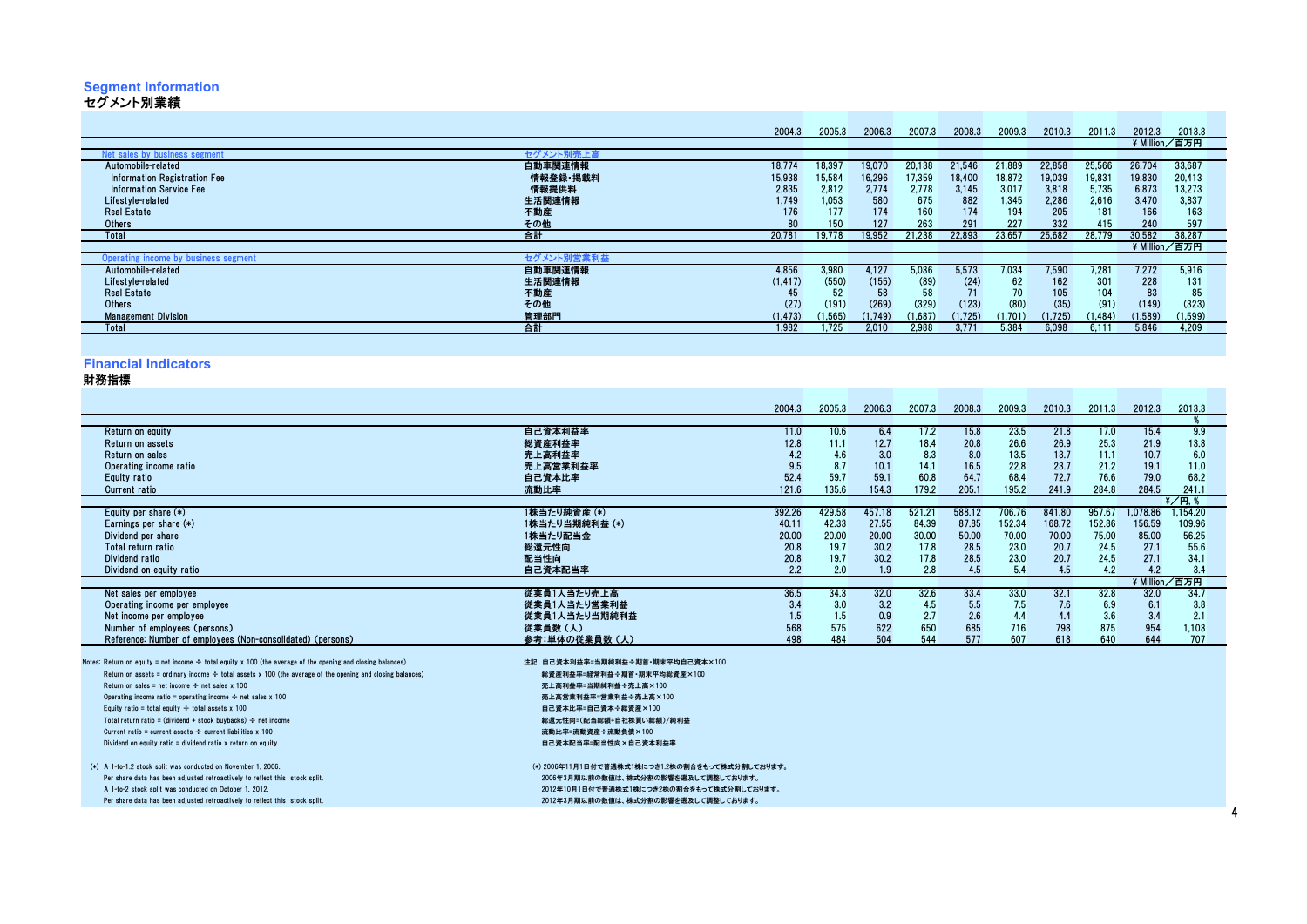#### **Reference: Quarterly Results** ① **Consolidated Balance Sheets**連結貸借対照表As of March 31 / 3月31日現在

#### 2011.3\_1Q 2011.3\_2Q 2011.3\_3Q 2011.3\_4Q 2012.3\_1Q 2012.3\_2Q 2012.3\_3Q 2012.3\_4Q 2013.3\_1Q 2013.3\_2Q 2013.3\_3Q 2013.3\_4Q ¥Millions/百万円

ASSETSS ということ こうしょうかい こうしょう こうしょう こうしょう こうしょう こうしょう うまの <mark>資産の部</mark> **流動資産** Current assets: 流動資産: 13,784 15,561 15,510 16,061 15,905 15,059 14,737 15,855 17,938 19,699 18,582 20,686 Fixed a 固定資産:11,009 10,873 10,743 10,843 10,843 10,102 10,265 13,0002 13,0002 13,004 13,948 13,952 13,743 14,1552 13,434 14<br>14,163,163 14,163 14,163 14,163 14,163 14,174 14,1552 14,1552 14,1552 14,164 14,1552 14,164 14,164 14,164 14, Total assets 資産合計計 24,793 26,434 26,354 26,163 26,171 28,061 27,752 28,585 31,886 33,351 32,326 34,841<br>主 **LIABILITIES**  負債の部 流動負債:**Current liab**  5,521 6,335 5,877 5,639 5,219 6,300 5,493 5,573 7,587 8,502 7,322 8,578 Long-term liabilities: 固定負債: <sup>891</sup> <sup>839</sup> <sup>519</sup> <sup>489</sup> <sup>465</sup> <sup>447</sup> <sup>441</sup> <sup>441</sup> 1,069 1,011 1,064 2,514 Total liabilities 負債合計<u>하 6,413 7,175 6,396 6,129 5,685 6,747 5,934 6,015 8,657 9,514 8,386 11,092</u><br>- <del>28 1</del> 10:00 NET ASSETS(EQUITY) 純資産(資本)の部Shareholders' Equity: 株主資本: 18,305 19,197 19,885 20,059 20,494 21,309 21,810 22,497 23,135 23,793 23,828 23,455 Common stockk のうちゃく しょうしょう しょうしょう しょうしょう しょうしょう いちのう (の) しょうしょう (の) しょうしょう (の) しょうしょう (の) しょうしょう 金 1,824 1,824 1,824 1,824 1,824 1,824 1,824 1,824 1,824 1,824 1,824 1,824<br>■全全 2,011 2,011 2,011 2,011 2,011 2,011 2,011 2,011 2,011 2,011 2,011 Additional paid-in capital資本金<br>資本剰余金<br>利益剰余金 2,011 2,011 2,011 2,011 2,011 2,011 2,011 2,011 2,011 2,011 2,011 2,011 Retained earningss <mark>利益剩余金</mark> 14,482 15,374 16,062 16,236 16,671 17,486 17,987 18,675 19,313 19,971 20,249 20,128 Treasury stockk またい しょうかい しょうしょう しょうしょう しょうしょう しょうしょう しょうしょう 自己株式 (13) (13) (13) (13) (13) (13) (13) (13) (13) (13) (257) (509) Other accumulated comprehensive incomes: その他の包括利益累計額: (12) (24) (21) (24) (7) <sup>4</sup> <sup>7</sup> <sup>71</sup> <sup>93</sup> <sup>43</sup> <sup>111</sup> <sup>293</sup> Minority interests 少数株主持分 <sup>86</sup> <sup>85</sup> <sup>94</sup> - - - - - - - - ntal net accete (To 純資産(資本)合計計 18,379 19,258 19,958 20,034 20,486 21,313 21,817 22,569 23,229 23,837 23,940 23,748<br>全个环式纯资产(资本)全社 24,793 26,434 26,354 26,153 26,171 29,061 27,752 29,585 31, Total liabilities, minorityinterests, and net assats (equity)小数株主持分及び 計 24,793 26,434 26,354 26,163 26,171 28,061 27,752 28,585 31,886 33,351 32,326 34,841

Notes: From the fiscal year ended March 31, 2011, Proto Group began applying the "Accounting Standard for indication of comprehensive income".

注記:2011年3月期より「包括利益の表示に関する会計基準」を適用しております。

Notes: Account summaries in the financial statements have not been audited.

注記:財務諸表については、各勘定科目の要約に当たっての監査は受けておりません。

#### **Consolidated Statements of Income**

#### 連結損益計算書

| 連結損益計算書                                                                             |              |                                                                                                                         |       |       |                |       |       |       |              |       |       |       |               |  |
|-------------------------------------------------------------------------------------|--------------|-------------------------------------------------------------------------------------------------------------------------|-------|-------|----------------|-------|-------|-------|--------------|-------|-------|-------|---------------|--|
|                                                                                     |              |                                                                                                                         |       |       |                |       |       |       |              |       |       |       |               |  |
|                                                                                     |              | 2011.3_10 2011.3_20 2011.3_30 2011.3_40 2012.3_10 2012.3_20 2012.3_30 2012.3_40 2013.3_10 2013.3_20 2013.3_30 2013.3_40 |       |       |                |       |       |       |              |       |       |       |               |  |
|                                                                                     |              |                                                                                                                         |       |       |                |       |       |       |              |       |       |       | ¥Millions/百万円 |  |
| let sales                                                                           |              | 7,050                                                                                                                   | 7.075 | 7.422 | 7.232          | 7,223 | 7.501 | 7.975 | <b>7.880</b> | 9,599 | 9,600 | 9.420 | 9,667         |  |
| Cost of sales                                                                       | 売上原価         | 2,733                                                                                                                   | 2.884 | 3,033 | $3.06^{\circ}$ | 3,010 | 3.270 | 3.500 | 3.502        | 5,007 | 5,093 | 5,029 | 5,505         |  |
| <b>Gross profit</b>                                                                 | 売上総利益        | 4.317                                                                                                                   | 4.190 | 4.388 | 4.170          | 4.213 | 4.230 | 4.475 | 4.378        | 4.591 | 4.507 | 4.390 | 4.161         |  |
| administrative expenses:                                                            |              | 2,559                                                                                                                   | 2.592 | 2.674 | 3.129          | 2.810 | 2.758 | 2.770 | 3.112        | 3.006 | 3.124 | 3.171 | 4.138         |  |
| Personal expenses                                                                   | 人件費          | 1.377                                                                                                                   | 1.339 | 1.351 | 1.347          | 1.371 | 1.346 | 1.363 | 1.395        | 1.456 | 1.480 | 1.496 | 1.523         |  |
| Advertising and promotion expenses                                                  | 広告宣伝費及び販売促進費 | 363                                                                                                                     | 424   | 446   | 919            | 558   | 552   | 585   | 810          | 604   | 584   | 563   | 1.514         |  |
| Others                                                                              | その他          | 818                                                                                                                     | 829   | 878   | 863            | 879   | 862   | 822   | 906          | 945   | 1,059 | 1.111 | 1,099         |  |
| Dperating income                                                                    | 営業利益         | 1.758                                                                                                                   | 1.598 | 1.714 | 1.041          | 1.403 | 1.472 | .705  | 1.265        | 1,585 | 1.382 | 1.218 | 23            |  |
| Jrdinary incom <sup>,</sup>                                                         | 経常利益         | 1.782                                                                                                                   | 1.610 | 1,909 | 1.072          | 1.437 | 1,458 | 739   | 1.367        | 1,602 | 1.450 | 1,263 | 54            |  |
| minority interests<br>acome                                                         |              | 1,735                                                                                                                   | 1,569 | 1,902 | 446            | 1,438 | 1,450 | 1,655 | 1.121        | 1,601 | .182  | 1,192 | (32)          |  |
| i tمV<br>ncom                                                                       |              | 1.051                                                                                                                   | 891   | 1.080 | 173            | 827   | 815   | 945   | 687          | 1.082 | 657   | 670   | (120)         |  |
| Abstract Associate accumulation in the financial atotements have not have accelered |              |                                                                                                                         |       |       |                |       |       |       |              |       |       |       |               |  |

Notes: Account summaries in the financial statements have not been audited.